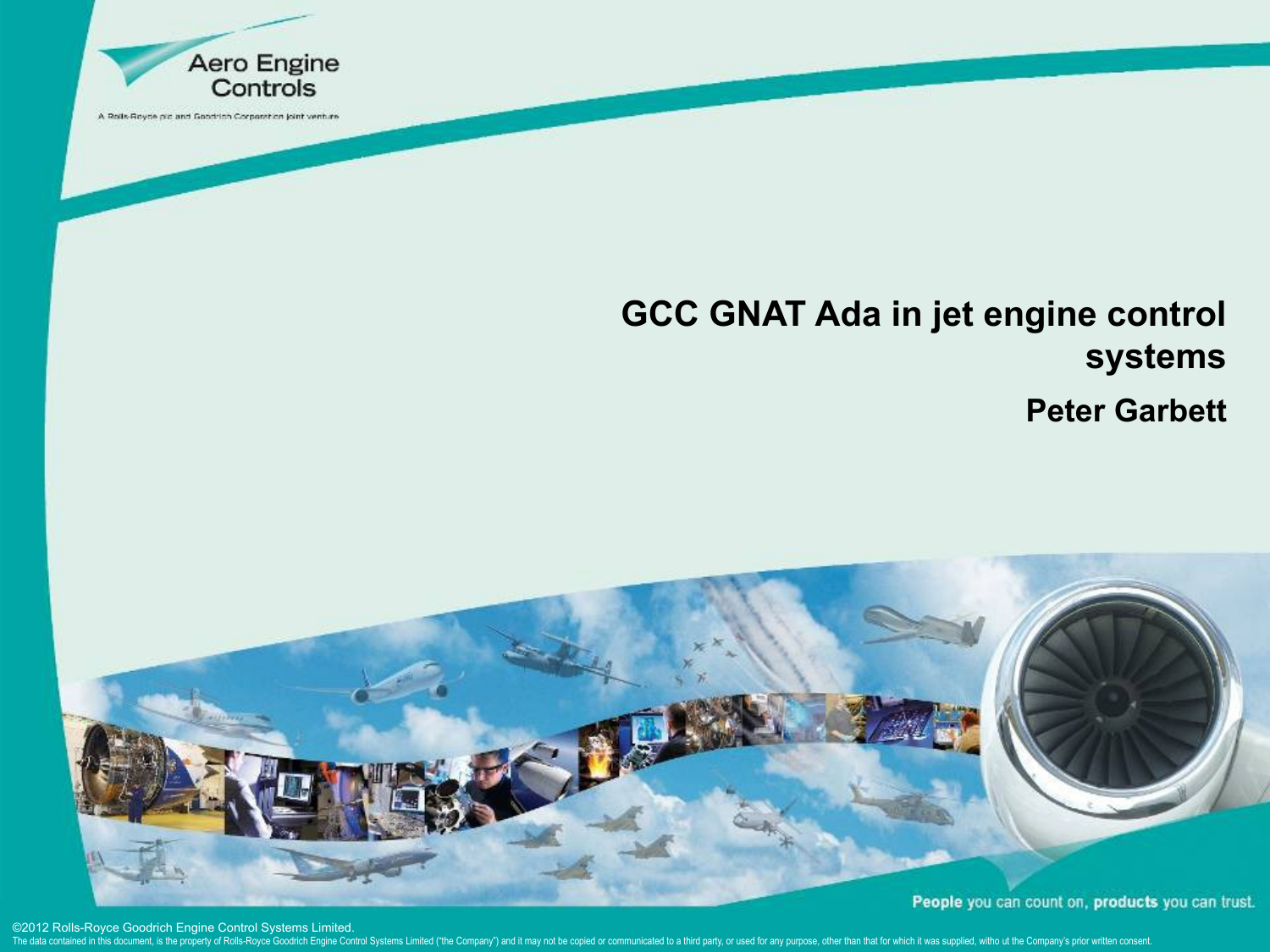

- **Goodrich part of JV in Birmingham U.K used to be part of Lucas industries, founded by Joseph Lucas (1834-1902) [0].**
- **Lucas Industries solved early (1940's) jet engine combustion problems with help from Birmingham Gas Company. [1,2]**
- **Birmingham's association with gas burners probably starts with William Murdoch in 1790's. [3], Lucas made paraffin lamps and electrical gear.**
- **Lucas supplied combustion and fuel system for the world airspeed record by the Gloster Meteor: 615.78 mph 1947 [4]**
- **From inception, gas turbine engines pose controllability problems**
	- **Flame out**
	- **Surge**
	- **Turbine temperature overshoot**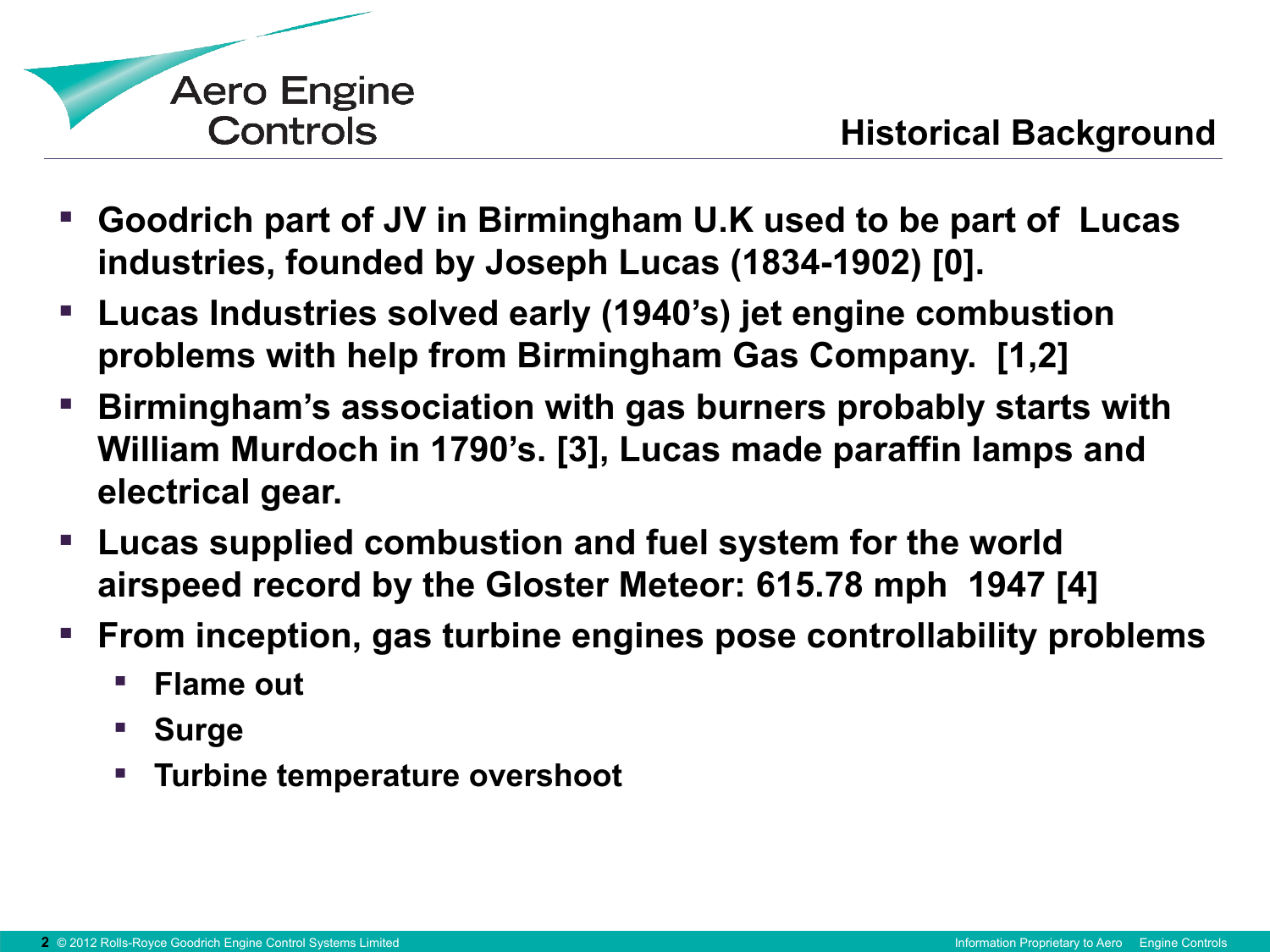

- **Many systems implemented using hydro mechanical controls.**
- **We are interested in the electronic ones, they also have a long history. For example:**
- **Turbine gas temperature limiting 1948 On RR Nene engine**

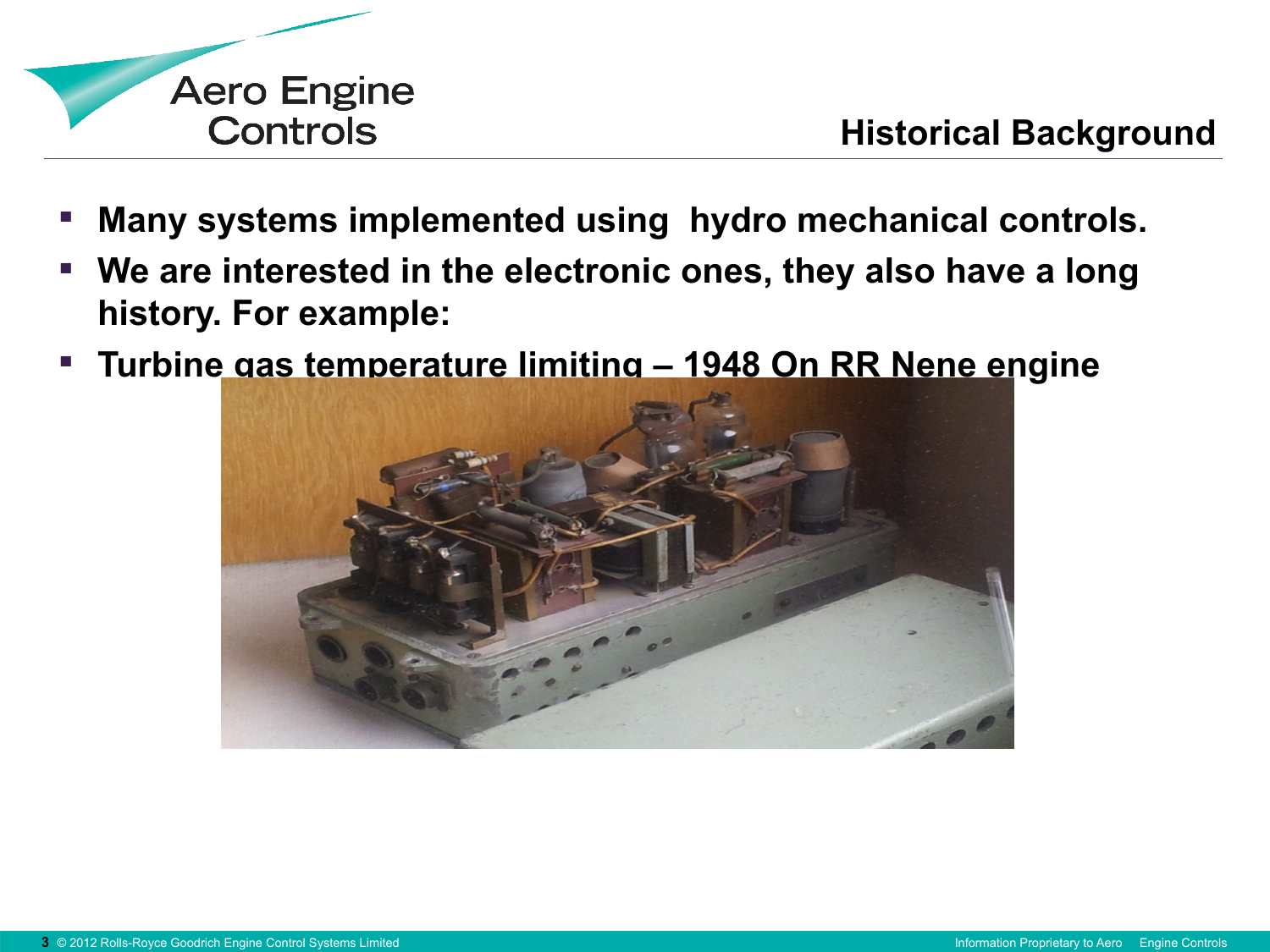

- **Lucas Aerospace did Analog and later digital engine controls for MRCA tornado (as did MTU [5])**
- **World's first flight of digital control with 'full authority' on Olympus 593 powering Concorde [6]**
- **More control aspects Afterburner pressure matching and resonance damping**
- **Dual lane with multiple levels of redundancy. Complex input data validation.**
- **Large scale introduction of civil engine controls circa 1989 with 747-400,and 737-300 on RB211-524G, and others in USA.**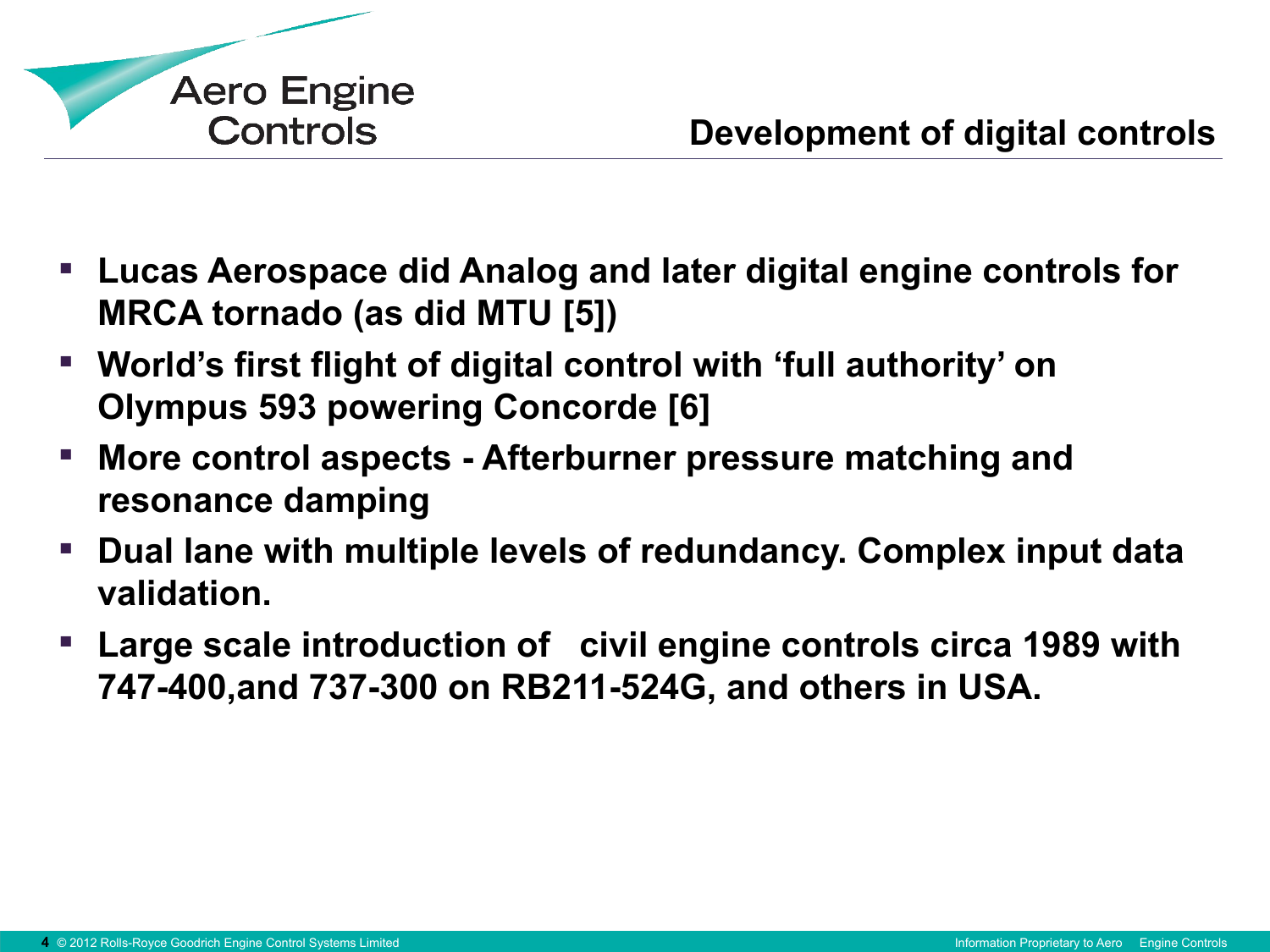

**Where our computer lives**

 **An RB211-524G, gearboxes, pumps at bottom, our control unit on top. [7]**

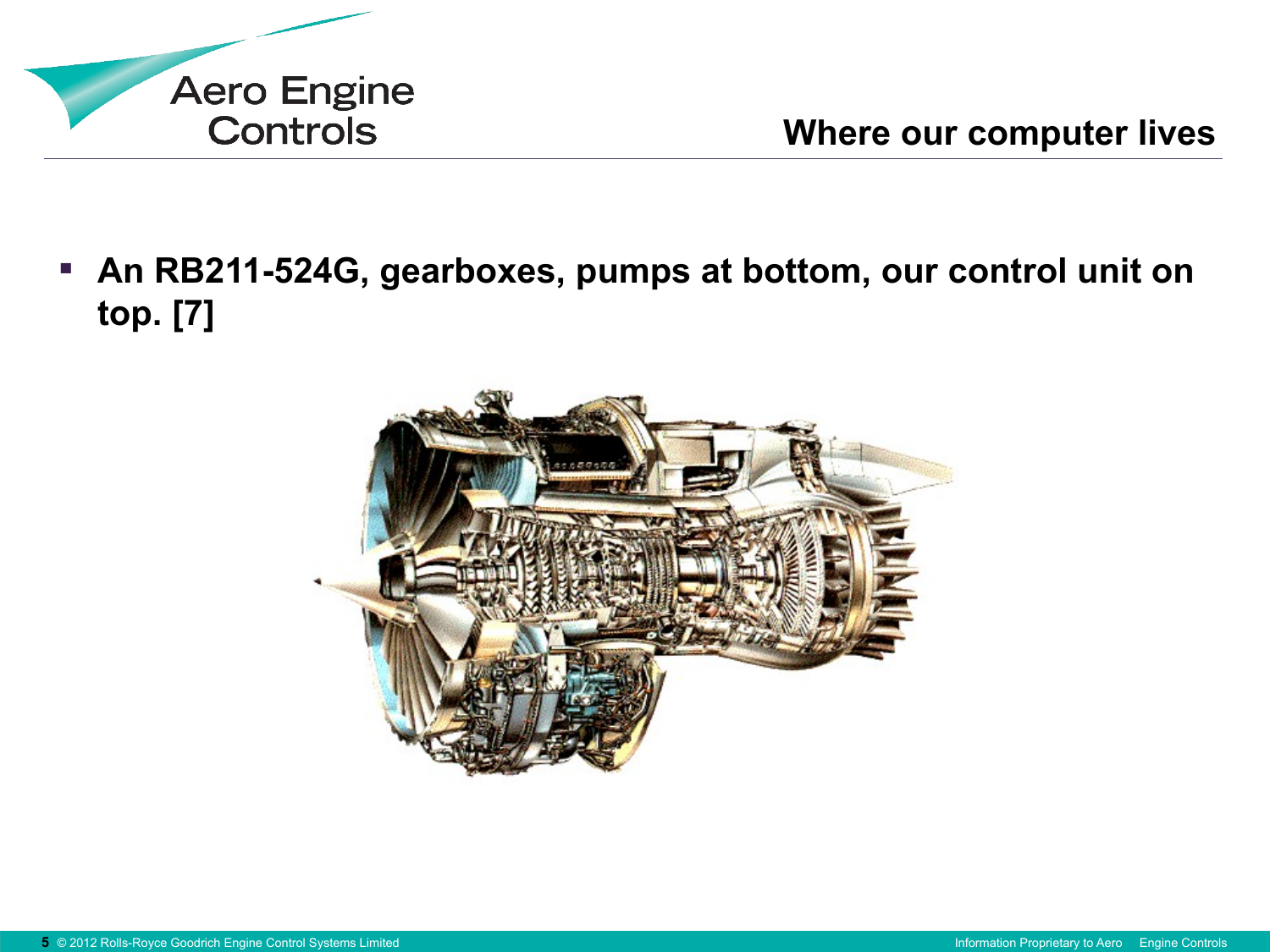

**Our units face environmental challenges [9]**

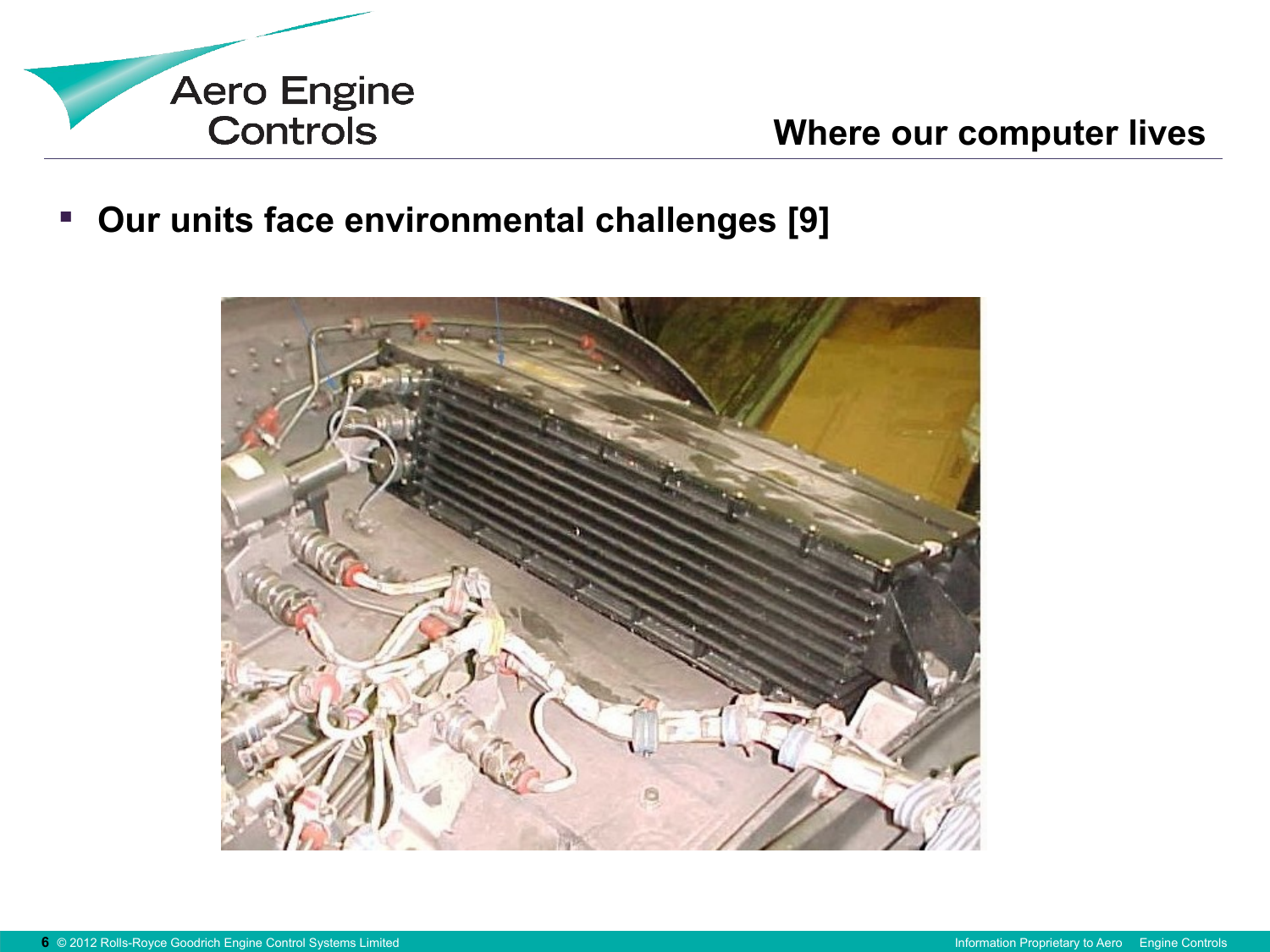

- **Custom tools for software development LUCOL. Threaded translation from control oriented language, building blocks 'modules' of assembler with extensive dynamic testing and also formal proofs of correctness. [10,11]**
- **Properties of the system:**
	- **Object code stability. Software changes could be localised and analysed as delta changes.**
	- **Amenable to timing analysis; loops hidden in proved components.**
	- **Easy to interface to external test harnesses; variables in fixed addresses, limited use of local variables.**
	- **Easy to ascertain level of structural coverage.**
	- **Trivial mapping between control requirements and software.**
	- **Trivial stack analysis**
	- **Targeted at a particular domain.**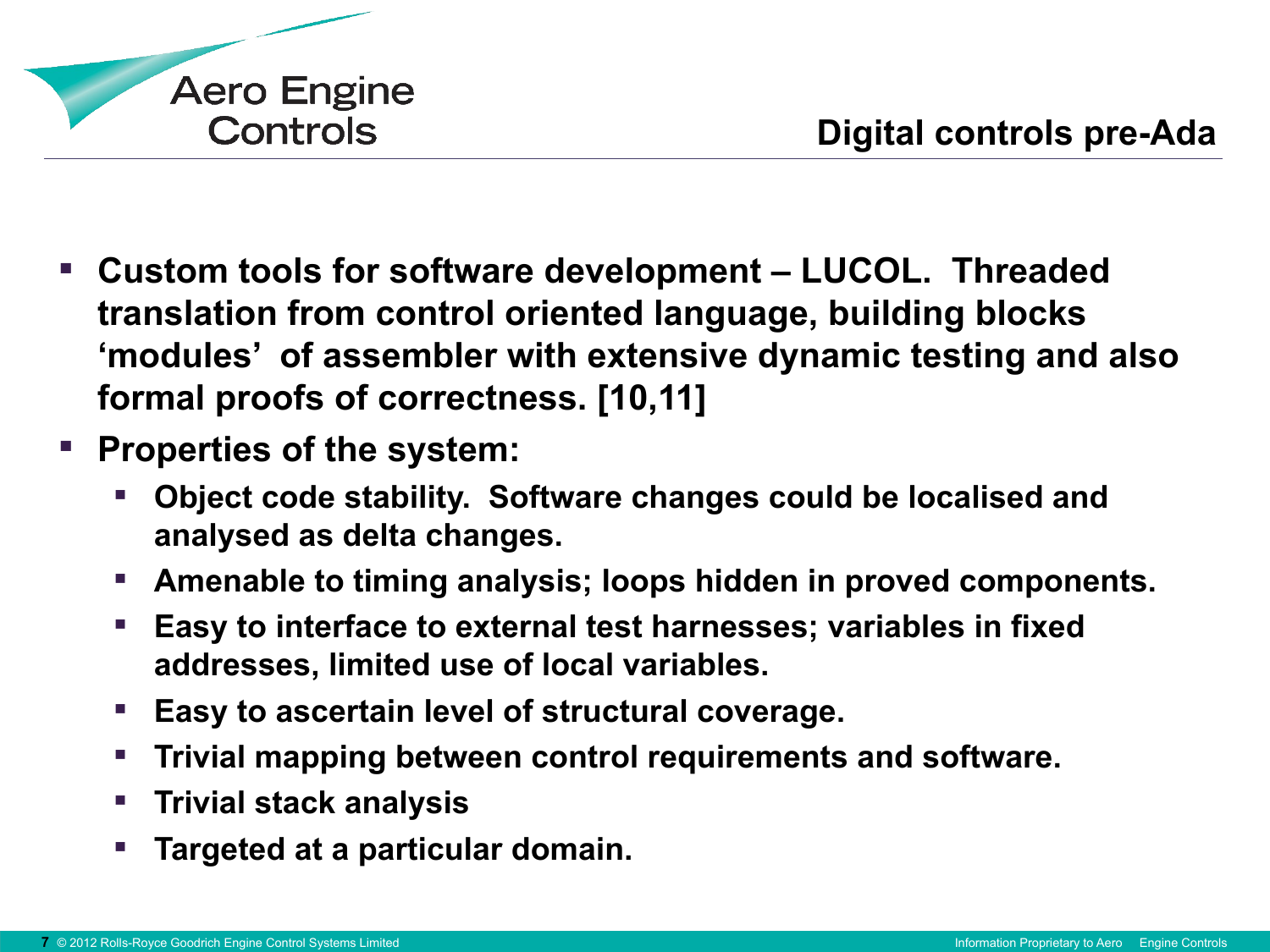

## **Target domain for LUCOL**

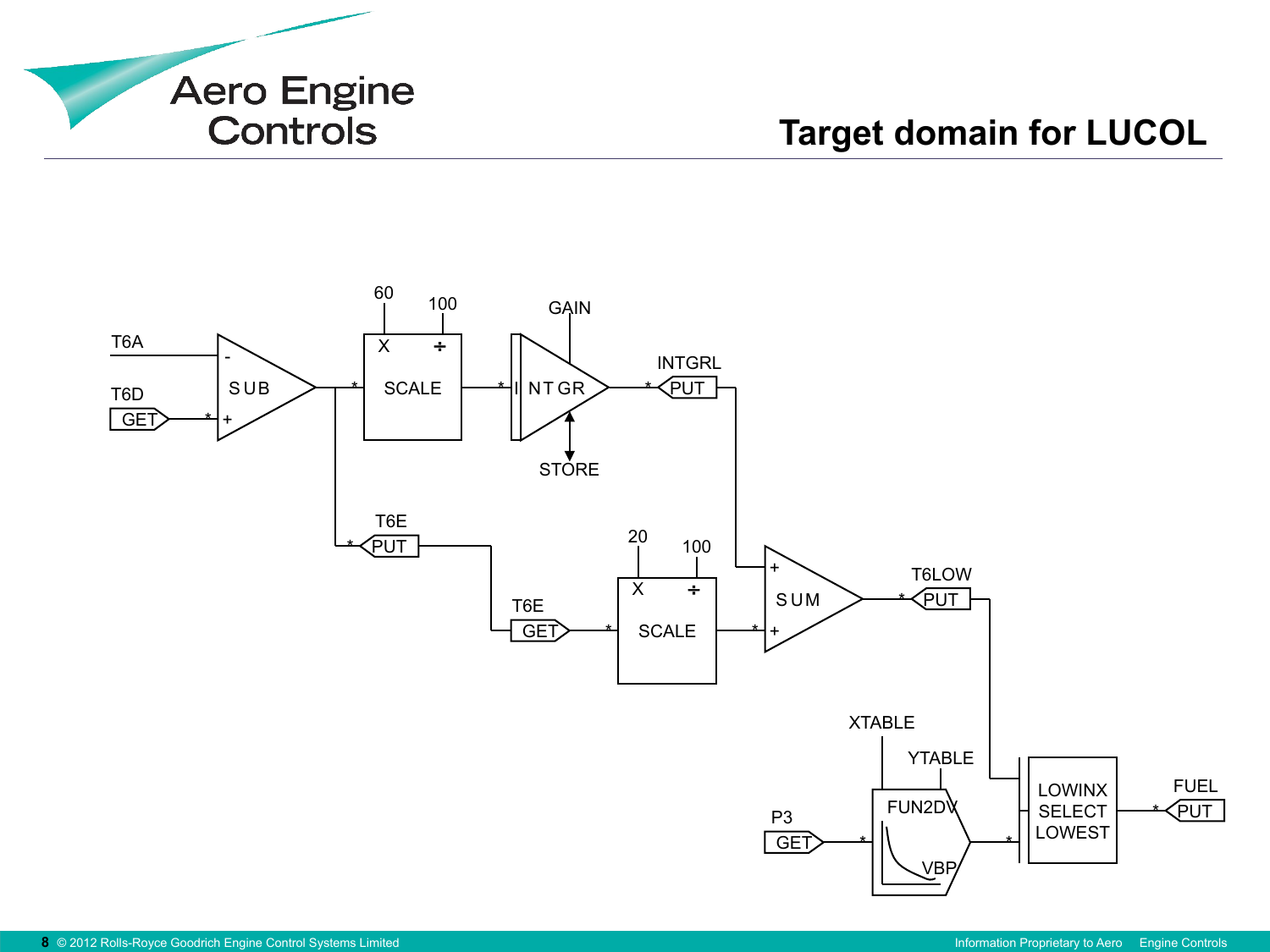

- **Why adopt Ada?**
- **Control part of systems becoming less dominant. More maintenance information input validation , communications etc.**
- **DoD pushing adoption of Ada.**
- **SPARK makes adoption more realistic.**
- **MTU did engine control for Eurofighter in Ada.**
- **LHX (Light Helicopter Experimental) use of Ada in engine controls. XD Ada.**
- **1st Civil use of Ada investigated in 1990 on HOLD demonstrator, Mod project. Essentially a rewritten Tornado control.**
- **1st large scale civil application is TRENT 1000, Boeing Dreamliner.**
- **Uses a cross compiler based on GCC 3.4.4**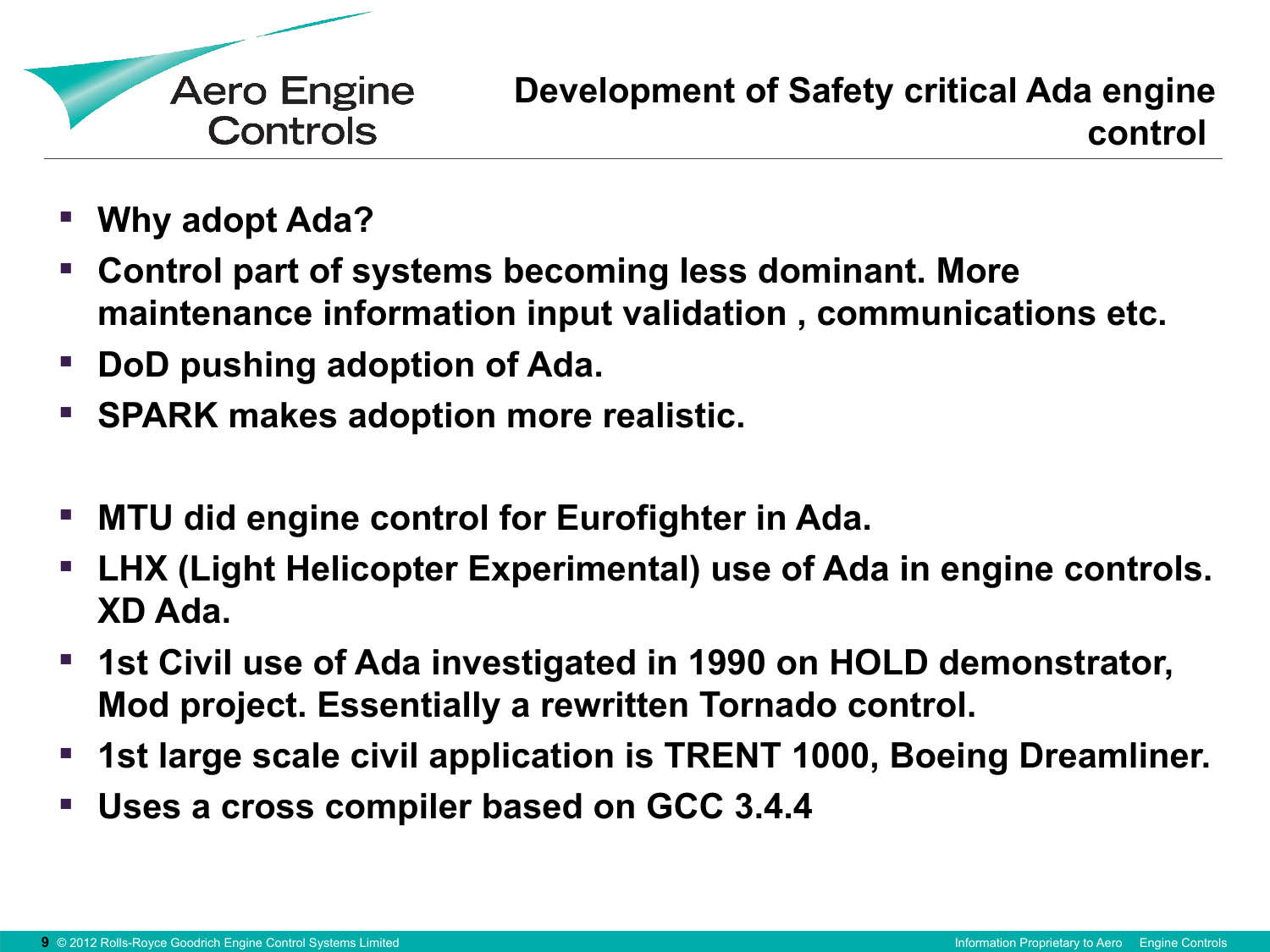

- **Tools and techniques adapted from existing test methods. Emphasis on testing at low level, items as intended to ship.**
- **Toolset capable of certification of software within a system to DO178-B/C.**
- Host emulation
- **RAM based monitors for in target testing.**
- Powerful scripted test languages suitable for regression testing, **production and presentation of certification evidence.**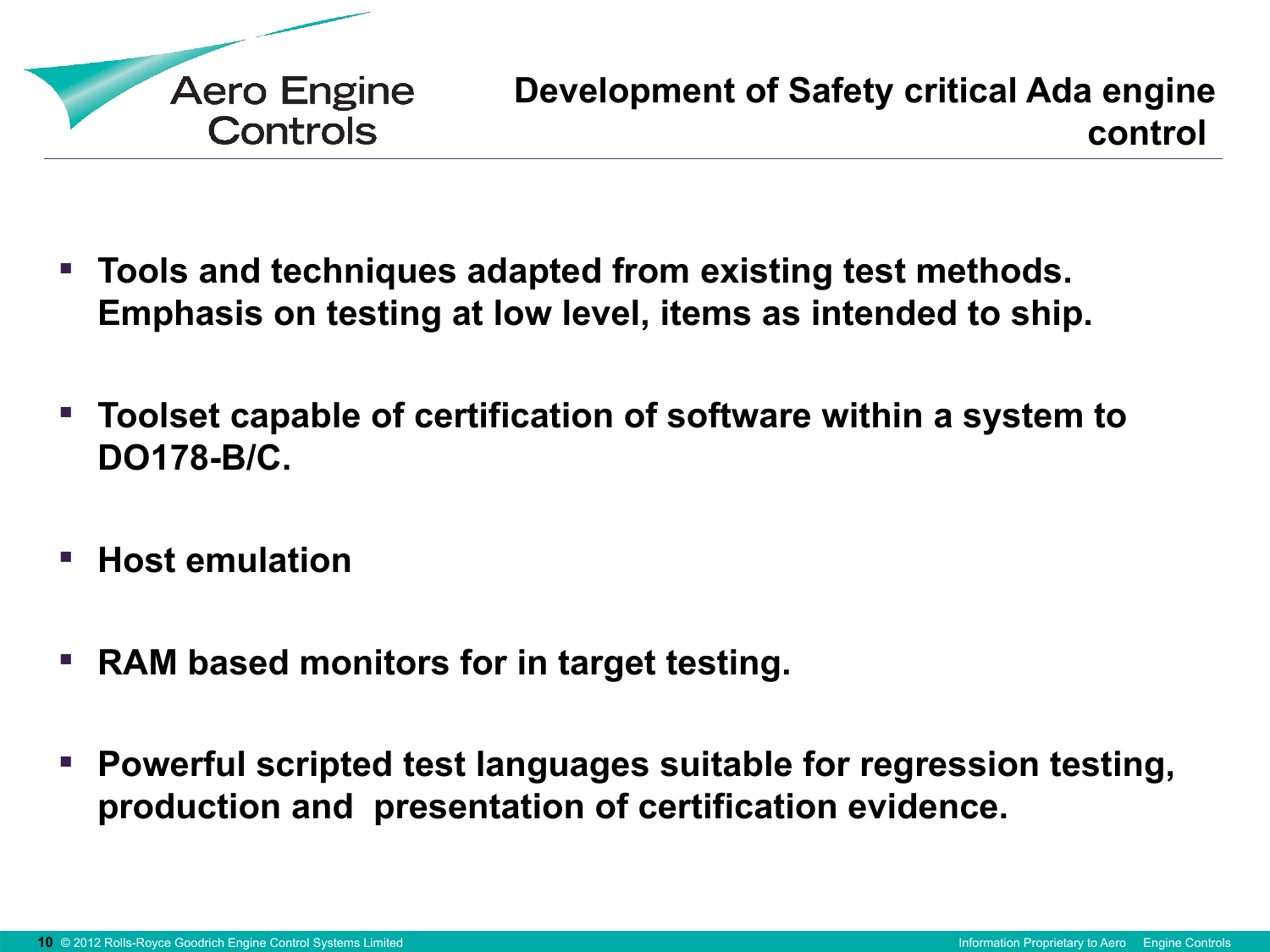

- **Tools need a "outside observer" view of the component under test, and this does not fit well with information provided for debugging. DWARF information about variable location depends on the program counter. DWARF assumes first address is entry point. Last address is one of the exit points – perhaps.**
- **Need to map addresses to implementation of statically defined code structures. Structures now potentially complex.**
- **Indirection may be added in for Ada language purposes e.g. when aliasing. Need to know when to de-reference**
- **Need calling sequence information including in/out status in Ada source**
- **Need to test on the basis of pre and post conditions GDB provides test points post prologue, pre epilogue;**
- **Parsing DWARF is awkward [12].**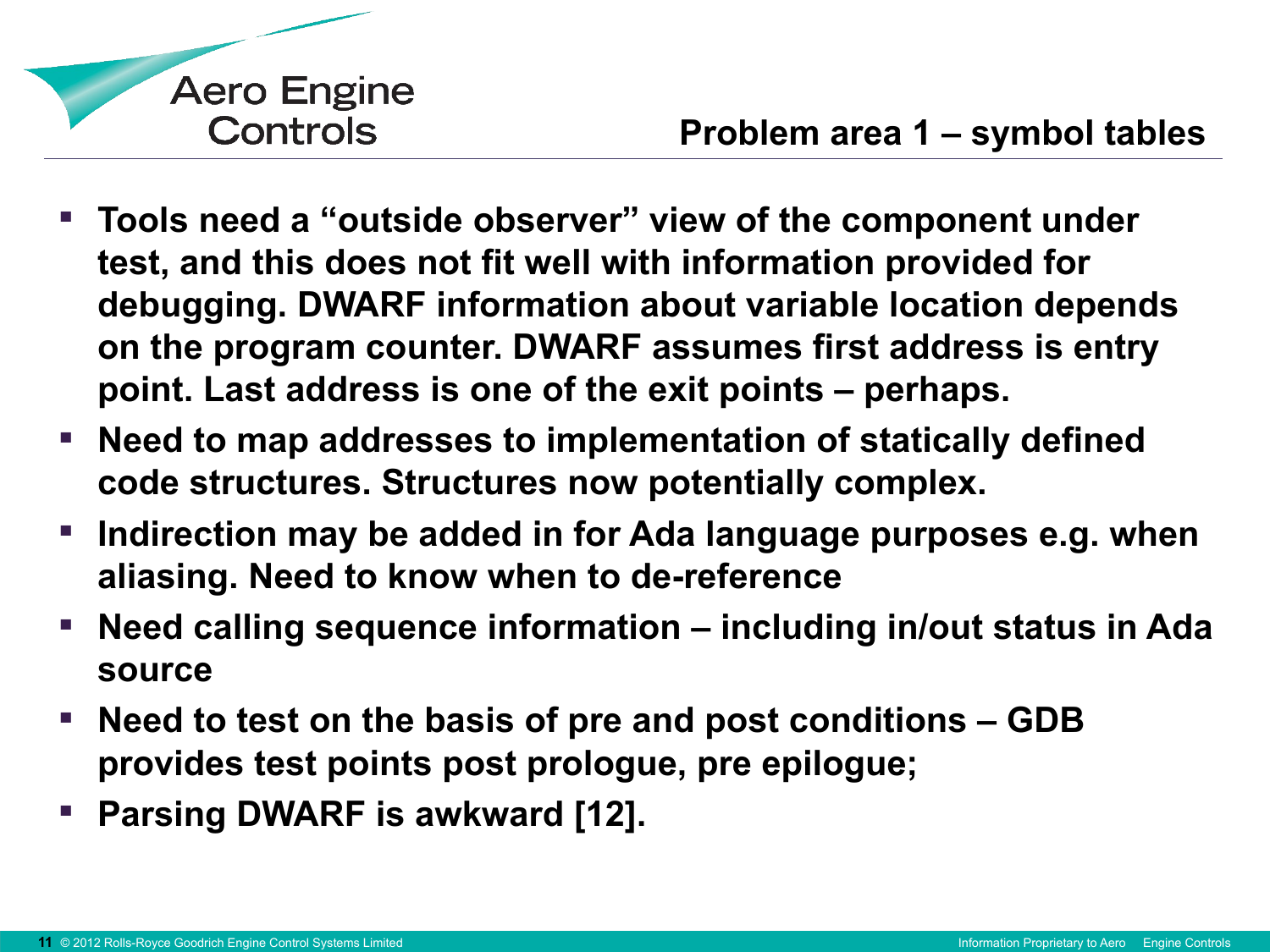

- **Currently theoretical WCET figures are produced using the executable as input.**
- **Have to reconstruct basic blocks and information and control flow.**
- **Need loop count information.**
- **Uses simulated execution and a cycle accurate timing model of the processor including processor and memory state effects.**
- **Need memory type being accessed, RAM and PROM timings differ.**
- **Data always used to be accessible to us, now spread across the compiler and some not propagated through. E.g. max loop counts, CFG.**
- **One of the potential values to us of open source is the possibility of obtaining this information as it is generated.**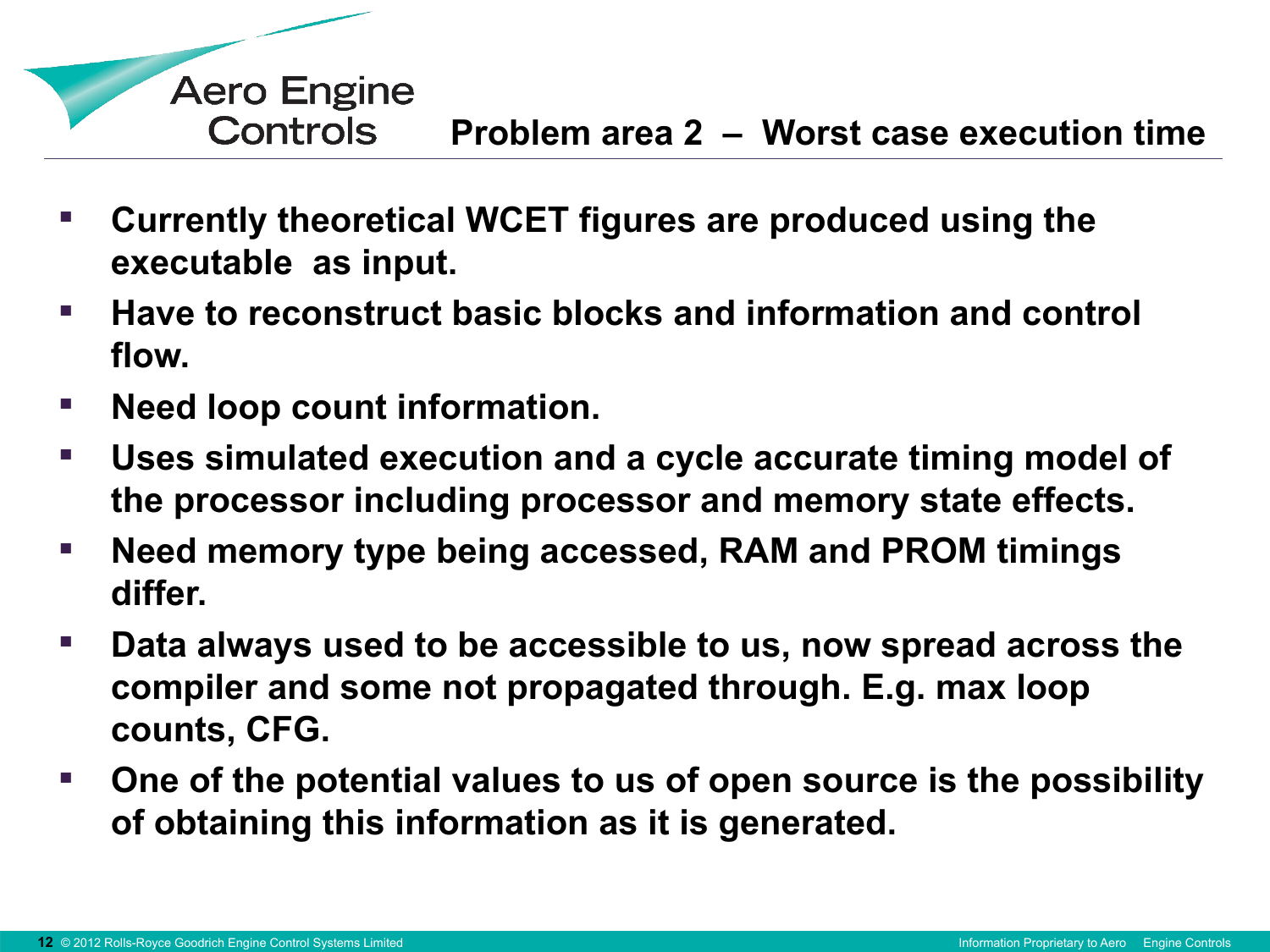

- **Can the data streamed out to be used for LTO be used to furnish some or all of the required information ( The place it takes place looks promising to a novice ; post initial link but still in the compiler . i.e. GIMPLE + exact memory layout.)**
- **Can we annotate sources with maximum loop count assertions and preserve the information though the compiler. (with and without a switch to trust these values for optimisation?)**
- **Can we propagate Ada in-out information.**
- **Can we stream out the CFG once it's not invalidated by the delay slot schedule? Can someone mentor me on the delay slot scheduler changes we would require?**
- **Any comments re the suitability of DWARF information vs LTO data. Complementary or is one redundant?**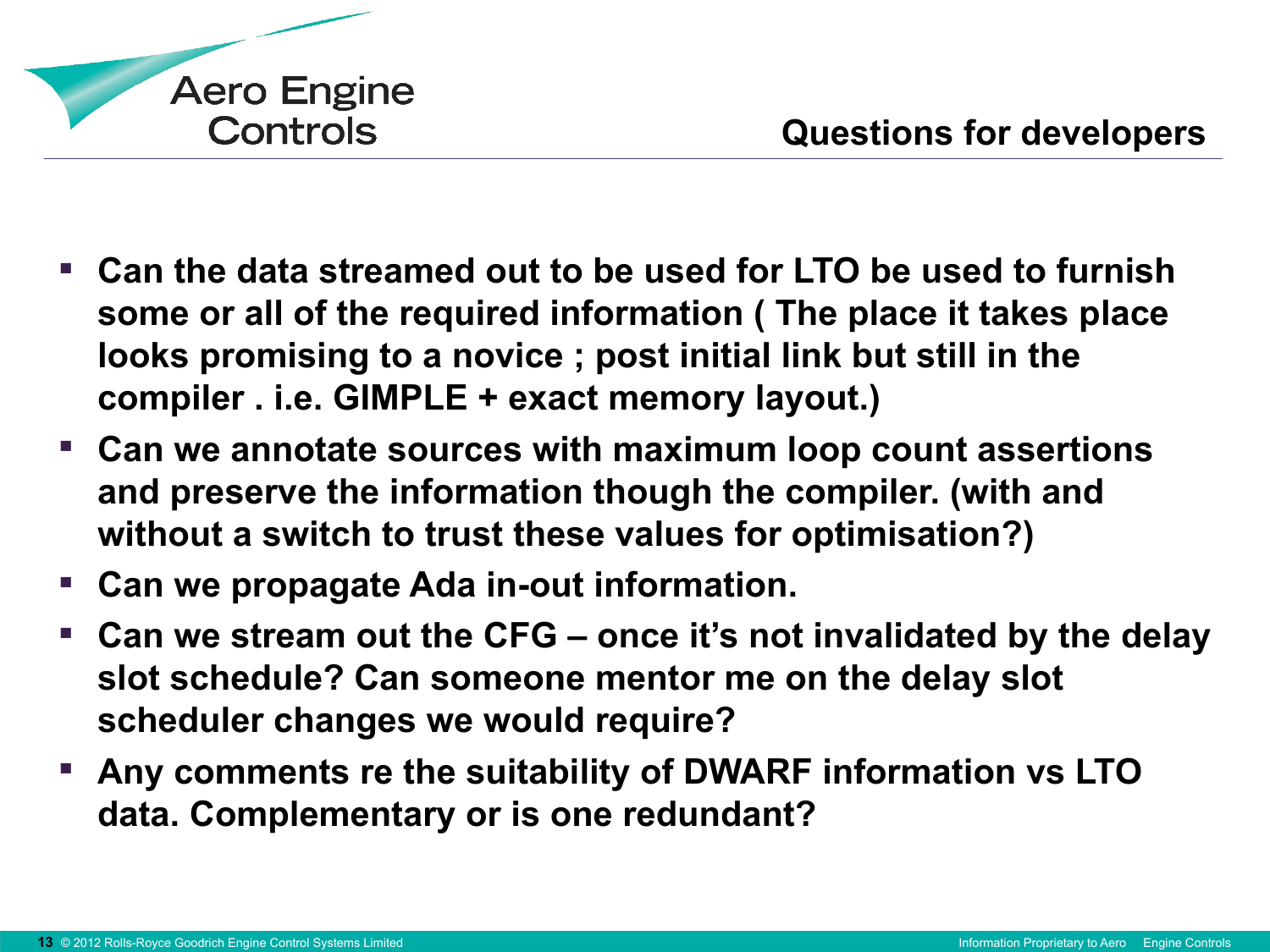

**[1]** 

http://www.thefreelibrary.com/Men+behind+Rolls-Royce%27s+entry+to

- *[2] [www.google.com/patents/US2586751.pdf](http://www.google.com/patents/US2586751.pdf)*
- **[3] [http://en.wikipedia.org/wiki/William\\_Murdoch](http://en.wikipedia.org/wiki/William_Murdoch)**
- **[4]**  http://www.britannica.com/EBchecked/media/147356/Group-Captain-E
- **[5]** http://www.mtu.de/en/products\_services/military\_business/programs/i
- **[6] http://www.goodrich.com/Goodrich/Businesses/Engine-Control-Systems/Innovation-and-History/1960s-to-1970s**
- **[7] http://www.aircraftenginedesign.com/pictures/RB211-524.gif**
- **[8] http://www.ccaonline.cn/e/2006/5574.html**